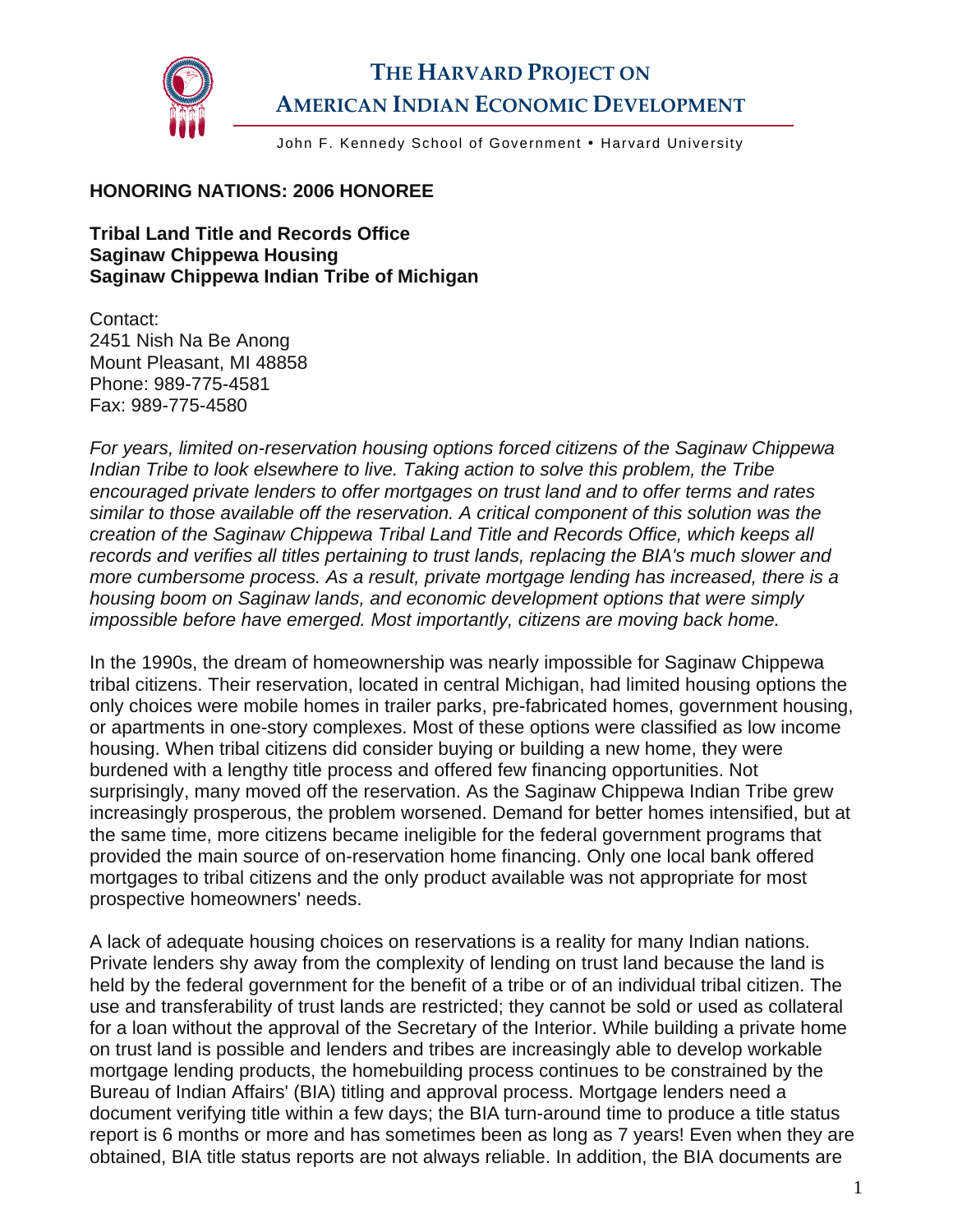confusing to private lenders since they are not specifically aimed at clearing title for individual mortgages: the automated trust land management system recently implemented by the BIA prioritizes the tracking of mineral rights and natural resources development rather than facilitating mortgages. The lack of an accurate and timely title process either discourages lenders from doing business on trust land or delays the lending process so significantly that very few mortgages can be completed.

In the late 1990s, the Saginaw Chippewa Tribe made a deliberate decision to rebuild its community and bring tribal citizens back to their homelands. Housing staff identified factors that would help increase homeownership on the reservation and proposed a comprehensive, centralized, and long-term program for bringing all parties tribal citizens, the tribal council, the Tribe's housing office, lending institutions, title insurers, and federal government agencies together as partners to facilitate a successful homeownership process. Clearly, accurate title records and a reliable and professional record management system would be key components of this process. Taking control over their land records would not only facilitate private lending and bring tribal members back to the reservation, but also strengthen tribal self-governance.

A local title company audited the tribal housing office and determined that the Tribe had the capacity to clear title. In 2000, the tribal council established the Saginaw Chippewa Land Title and Records Office (LTRO). The Office keeps all records pertaining to the status of the Tribe's trust land, including encumbrances (such as leaseholds and mortgages) and other related documents (such as death certificates). It functions similarly to an off-reservation register of deeds office, recording documents and verifying titles. It also serves tribal citizens seeking mortgages on fee-simple land by recording assignment of per capita documents if they are required for financing.

Today, the LTRO's one full-time and one part-time employee can produce reliable trust land title documents within one week, often within 24 hours. Because of this timeliness, tribal citizens are better able to secure good interest rates and close mortgages on the reservation. Underwriters can provide title insurance because documents produced by LTRO are consistently accurate. And, the clear, accurate tribal land records management process has made it both possible and desirable for more lenders to offer competitive mortgage loans on trust land, which in turn makes homeownership a reality for many more tribal members.

The reservation is currently experiencing a housing boom, and tribal citizens are moving into beautiful, custom-built homes on Saginaw Chippewa land. Since the LTRO was established, 205 homes have been built on tribal trust land through private mortgage lending and two subdivisions have been completed activity that represents over \$22 million in mortgage loans. Without the LTRO, lenders estimated that anywhere from 75-100% of these mortgages would have been impossible. Future plans include additional housing subdivisions, commercial developments on trust land, and the purchase of fee-simple land that will one day be turned to trust land with the potential for more development.

One of the keys to the LTRO's success is that it can complete title requests more efficiently than the BIA. This is due to its exemplary processes and information management system. The LTRO's online database can provide real-time, up-to-date information on all reservation land tracts. Moreover, the Office uses the same computer software as the county and state, allowing for quick and efficient information sharing.

The LTRO has also made a conscious effort to build strong relationships with critical players in the lending system the BIA, local banks, title companies, and mortgage lenders. Again, the